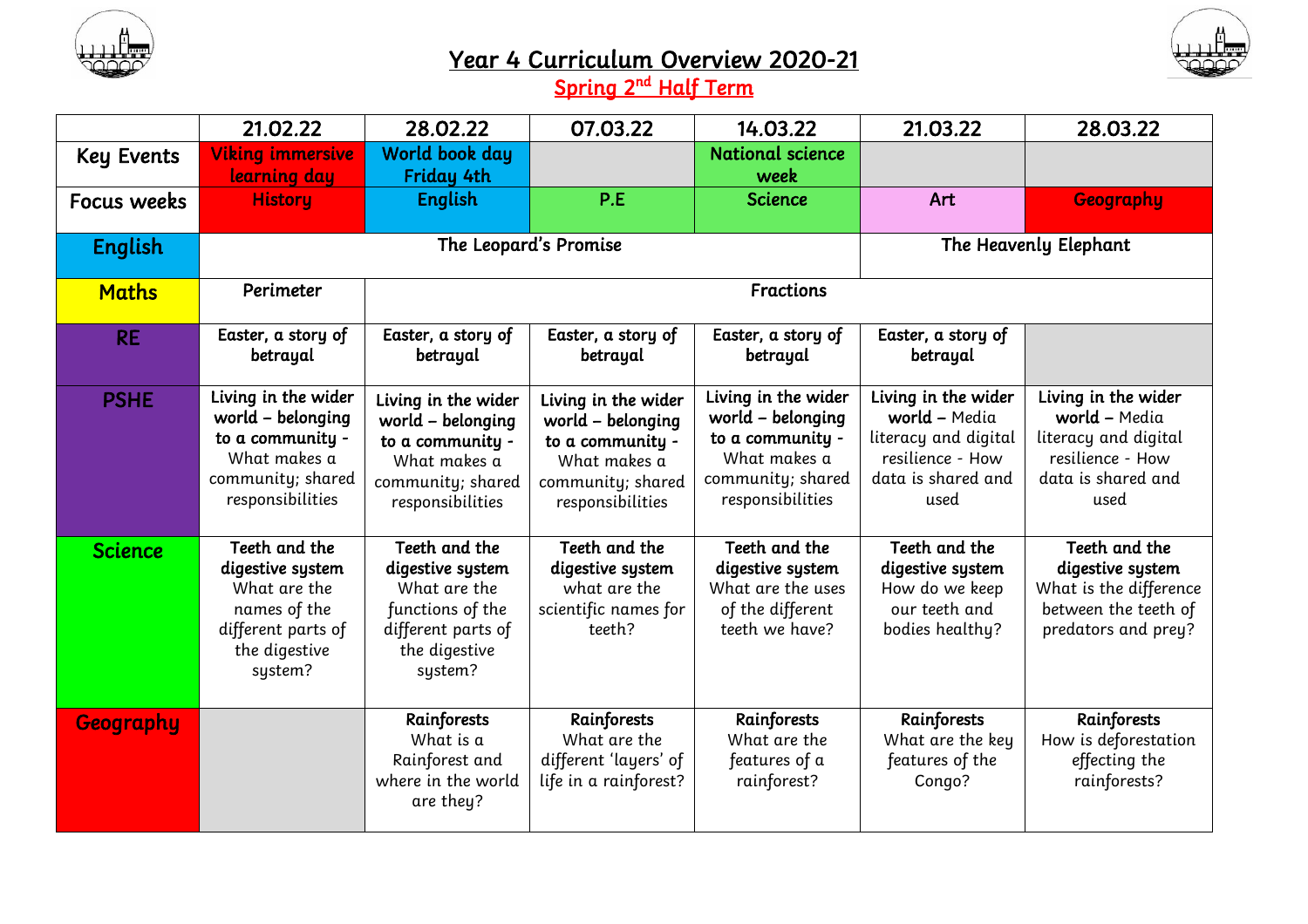

## Year 4 Curriculum Overview 2020-21



| <b>History</b> |                                                                                                                                                                                                                     |                                                                                                                                                                          |                                                                                                                                                                          |                                                                                                                                                                                         |                                                                                                                                                                   |                                                                                                                                                                                                            |
|----------------|---------------------------------------------------------------------------------------------------------------------------------------------------------------------------------------------------------------------|--------------------------------------------------------------------------------------------------------------------------------------------------------------------------|--------------------------------------------------------------------------------------------------------------------------------------------------------------------------|-----------------------------------------------------------------------------------------------------------------------------------------------------------------------------------------|-------------------------------------------------------------------------------------------------------------------------------------------------------------------|------------------------------------------------------------------------------------------------------------------------------------------------------------------------------------------------------------|
| Art & Design   |                                                                                                                                                                                                                     |                                                                                                                                                                          |                                                                                                                                                                          |                                                                                                                                                                                         |                                                                                                                                                                   |                                                                                                                                                                                                            |
| D&T            | What is so<br>healthy about<br>fruit?                                                                                                                                                                               |                                                                                                                                                                          | Where does our<br>fruit come from?                                                                                                                                       |                                                                                                                                                                                         | What fruits do I<br>enjoy?                                                                                                                                        | How do you make a<br>fruit salad?                                                                                                                                                                          |
| <b>Music</b>   | Listening and playing music based on repetition<br>using instruments and focusing on composition.                                                                                                                   |                                                                                                                                                                          |                                                                                                                                                                          |                                                                                                                                                                                         |                                                                                                                                                                   |                                                                                                                                                                                                            |
| Computing      | <b>ISafe</b><br>Learn about the<br>benefits of sharing<br>information online,<br>but also about the<br>safety and security<br>risks of sharing<br>certain types of<br>information.                                  | <b>ISafe</b><br>Generate solutions<br>for dealing with<br>cyberbullying                                                                                                  | <b>ISafe</b><br>Experiment with<br>different keuword<br>searches and<br>compare their<br>results                                                                         | <b>ISafe</b><br>Define plagiarism<br>and describe its<br>consequences                                                                                                                   | <b>ISafe</b><br>Identifu the<br>characteristics of<br>strong passwords<br>compare and<br>contrast online-<br>only friends and<br>in-person, face-to-<br>face pals | <b>ISafe</b><br>Identifu strategies for<br>dealing responsibly<br>with cyberbullying                                                                                                                       |
| <b>MFL</b>     | People                                                                                                                                                                                                              |                                                                                                                                                                          |                                                                                                                                                                          |                                                                                                                                                                                         |                                                                                                                                                                   |                                                                                                                                                                                                            |
| P.E            | To select travelling<br>actions to convey<br>different<br>characters, along<br>varied pathways.<br>Reflection - To<br>think about what<br>you have read,<br>heard and seen and<br>reflect that in your<br>sequence. | To use a range of<br>traveling steps<br>following a<br>planned pathway.<br>Reflection - To stop<br>and think about<br>what you are<br>doing and how you<br>are doing it. | To create a<br>sequence with a<br>partner.<br>To link sequences<br>together.<br>Reflection – To<br>reflect on how to<br>link three<br>sequences together<br>effectively. | To create a<br>mirrored sequence<br>with a partner that<br>tells a story.<br>Reflection - To<br>understand why it<br>is important to<br>reflect on what you<br>are doing to<br>improve. | To explore the<br>qualities of<br>different<br>characters.<br>Reflection - To<br>listen and respond<br>to feedback.                                               | To create a full<br>performance from<br>both of the sequences<br>made and<br>demonstrate strong<br>character skills<br>throughout.<br>Reflection - To<br>understand how<br>reflecting helps us in<br>life. |